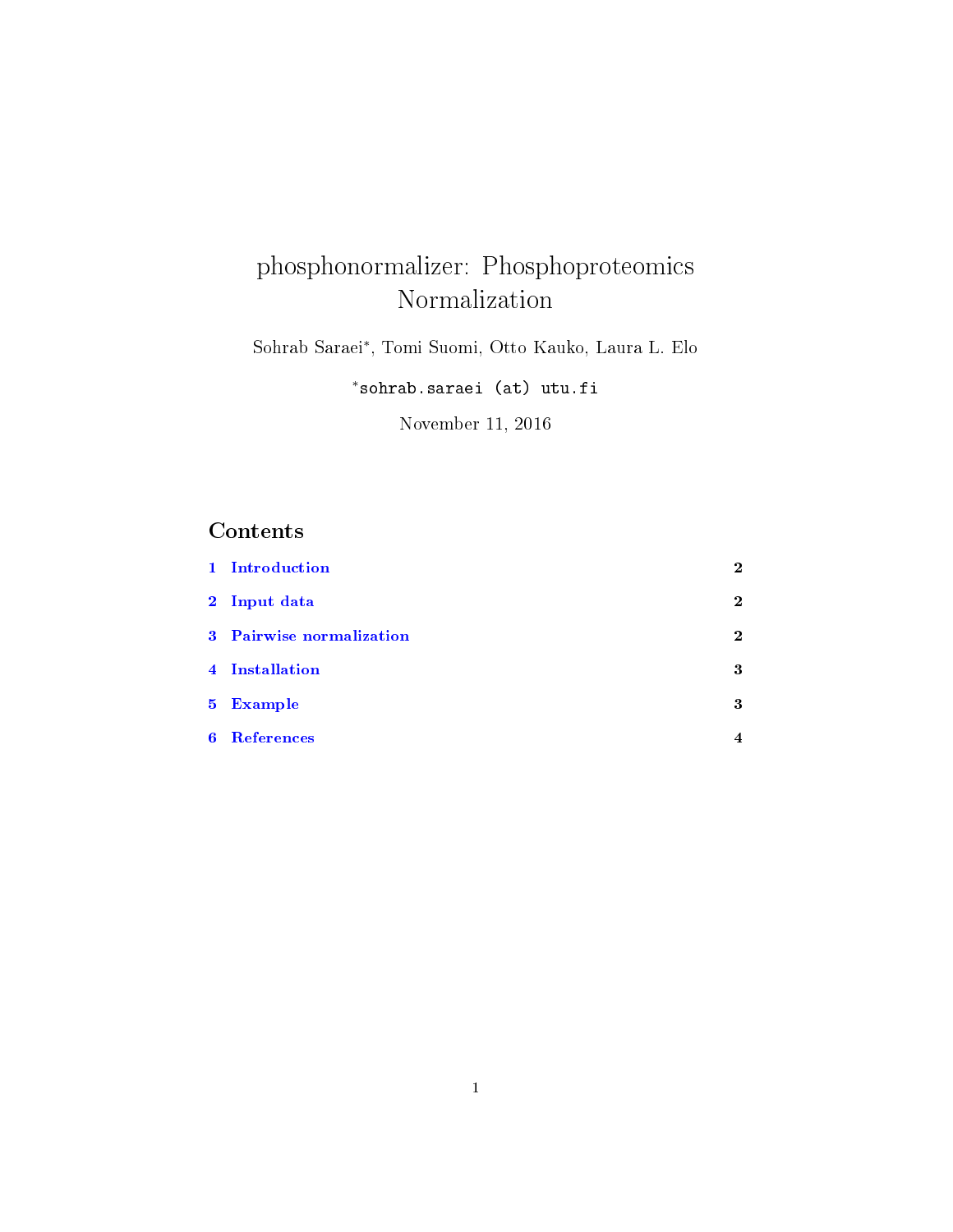## <span id="page-1-0"></span>1 Introduction

Global centering-based normalization is a commonly-used normalization approach in mass spectrometry (MS) -based label-free proteomics. It scales the peptide abundances to have the same median intensities, based on an assumption that the majority of abundances remain the same across the samples. However, especially in phosphoproteomics experiments, this assumption can introduce bias, as the enrichment of phosphopeptides during sample preparation can mask large unidirectional biological changes. Therefore, a novel method called pairwise normalization has been introduced that addresses this possible bias by utilizing phosphopeptides quantified in both enriched and non-enriched samples to calculate factors that mitigate the bias (Kauko et al. 2015). The phosphonormalizer package implements the pairwise normalization (Saraei et al., under review).

The phosphonormalizer package (Saraei et al. under review) normalizes the enriched samples in label-free MS-based phosphoproteomics using phosphopeptides that are present in both enriched and non-enriched data of the same samples. If there are no common phosphopeptides between the enriched and nonenriched data, then the normalization is not possible and an error is generated.

## <span id="page-1-1"></span>2 Input data

To use the phosphonormalizer package, we assume that the experiments have been conducted on both enriched and non-enriched samples. The input data is assumed to be a data frame whose columns are the sequence, modication and abundances (samples). The sequence and modification columns must be in the character format and the abundance columns in the numeric format. The abundances are assumed to be pre-normalized with median normalization. This package also supports MSnSet data type from MSnbase package which is used in data preprocessing step of Bioconductor mass spectrometry proteomics workflow (see more: Bioconductor proteomics workow).

# <span id="page-1-2"></span>3 Pairwise normalization

The normalization begins by loading the phosphonormalizer package, which includes two example datasets for demonstration: "enriched.rd" and "non.enriched.rd".

Phosphopeptides considered in the normalization procedure must be quantified in all samples. Phosphopeptides quantified multiple times are summed together. For each phosphopeptide in the overlap, its abundance in the non-enriched data is divided by its counterpart in the enriched data to calculate peptide abundance ratios. Phosphopeptides with ratios of more than 1.5x interquartile range of overall fold change are excluded to ensure that the method is not sensitive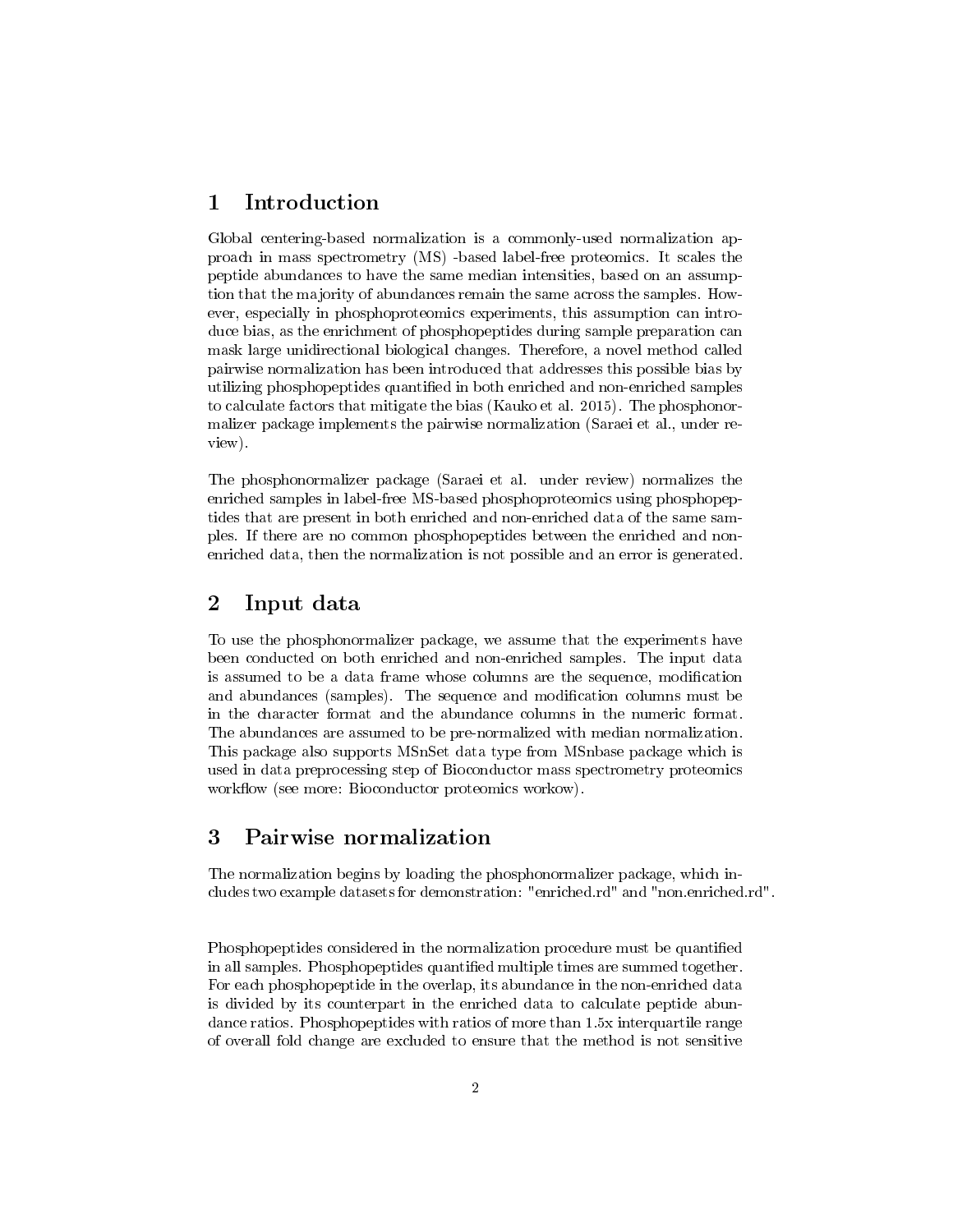to outliers. Finally, the median of the abundance ratios is used as the pairwise normalization factor to normalize the enriched samples (Kauko et al. 2015). For convenience, boxplots of fold change distributions before and after pairwise normalization can also be generated by setting the plot parameter.

### <span id="page-2-0"></span>4 Installation

To install the phosphonormalizer package, start R and enter:

```
> ## try http:// if https:// URLs are not supported
> if (!requireNamespace("BiocManager", quietly=TRUE))
      install.packages("BiocManager")
> BiocManager::install("phosphonormalizer")
```
### <span id="page-2-1"></span>5 Example

```
> #Load the library
> library(phosphonormalizer)
> #Specify the column numbers of abundances in the original
> #data.frame, from both enriched and non-enriched runs
> samplesCols <- data.frame(enriched=3:17, non.enriched=3:17)
> #Specify the column numbers of sequence and modification ,
> #in the original data.frame from both enriched and non-enriched runs
> modseqCols <- data.frame(enriched = 1:2, non.enriched = 1:2)
> #The samples and their technical replicates
> techRep <- factor(x = c(1,1,1,1,2,2,2,3,3,3,4,4,4,5,5,5))
> #If the parameter plot.fc is set, then the corresponding plots of sample fold changes are
> #Here, for demonstration, the fold change distributions are shown for samples 3 vs 1
> plot.param \leftarrow list(control = c(1), samples = c(3))> # Call the function to perform the pairwise normalization:
> norm <- normalizePhospho(enriched = enriched.rd, non.enriched = non.enriched.rd,
                  samplesCo1s = samplesCo1s, modesqCo1s = modesqCo1s, techRep = technRep,+ plot.fc = plot.param)
```